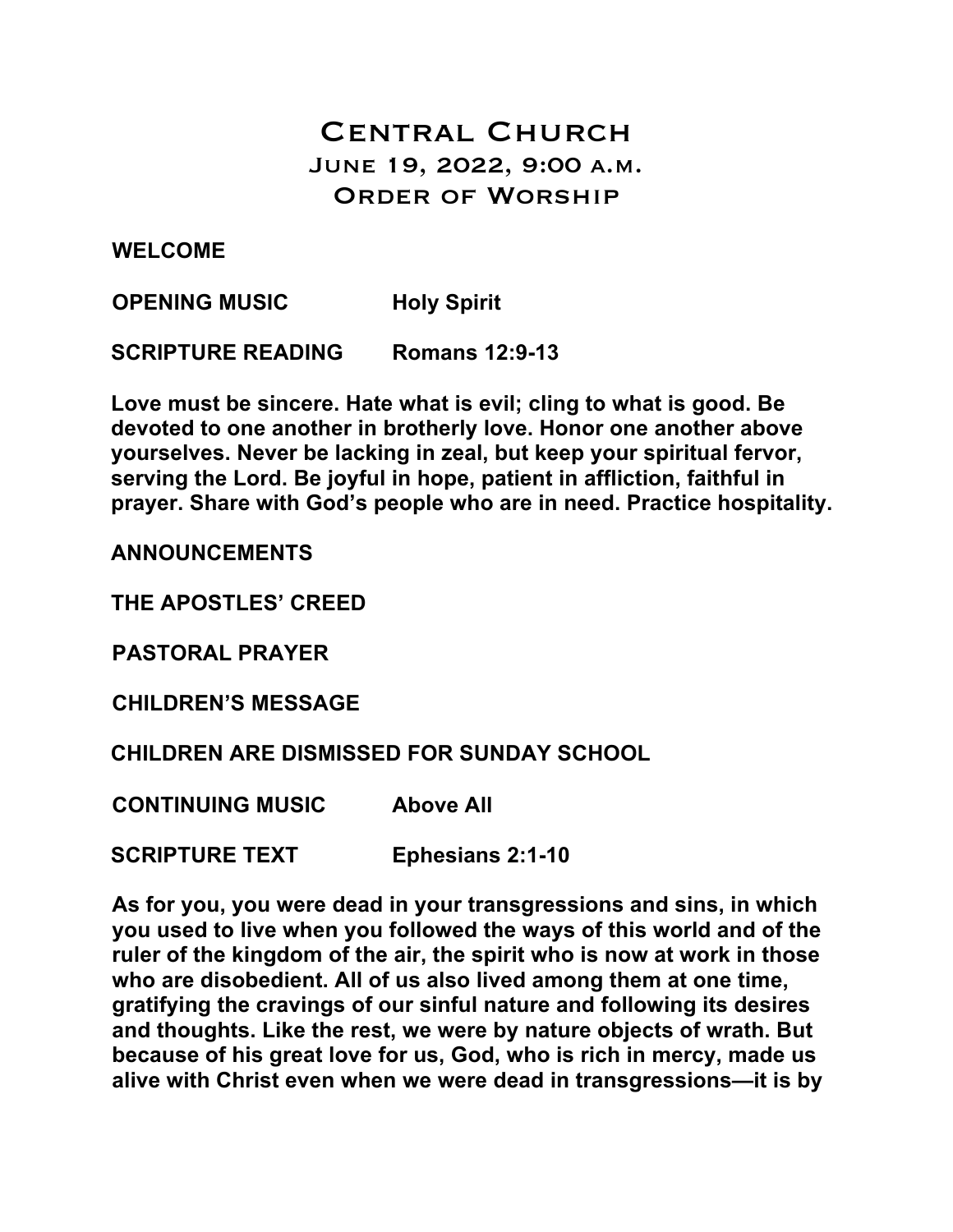**grace you have been saved. And God raised us up with Christ and seated us with him in the heavenly realms in Christ Jesus, in order that in the coming ages he might show the incomparable riches of his grace, expressed in his kindness to us in Christ Jesus. For it is by grace you have been saved, through faith—and this not from yourselves, it is the gift of God—not by works, so that no one can boast. For we are God's workmanship, created in Christ Jesus to do good works, which God prepared in advance for us to do.**

**TODAY'S SERMON God's Masterpiece Rev. Paul Lee**

**THE LORD'S PRAYER**

**Our Father, which art in heaven, Hallowed be Thy Name. Thy Kingdom come, Thy will be done On earth as it is in heaven. Give us this day our daily bread, And forgive us our debts As we forgive our debtors. And lead us not into temptation But deliver us from evil. For Thine is the kingdom, the power And the glory forever. Amen.**

**CLOSING MUSIC Open the Eyes of My Heart**

**OFFERING**

**BLESSING** 

**PRAYERS AT FRONT OF CHURCH BIBLE STUDY IN WHITE ROOM**

**SUMMER-ONLY WORSHIP HOURS:** Starting today and ending on Sunday, September 11, service starts at **9:00** instead of 10:00 (12 Sundays in all). This is to worship in the sanctuary at a cooler time this season.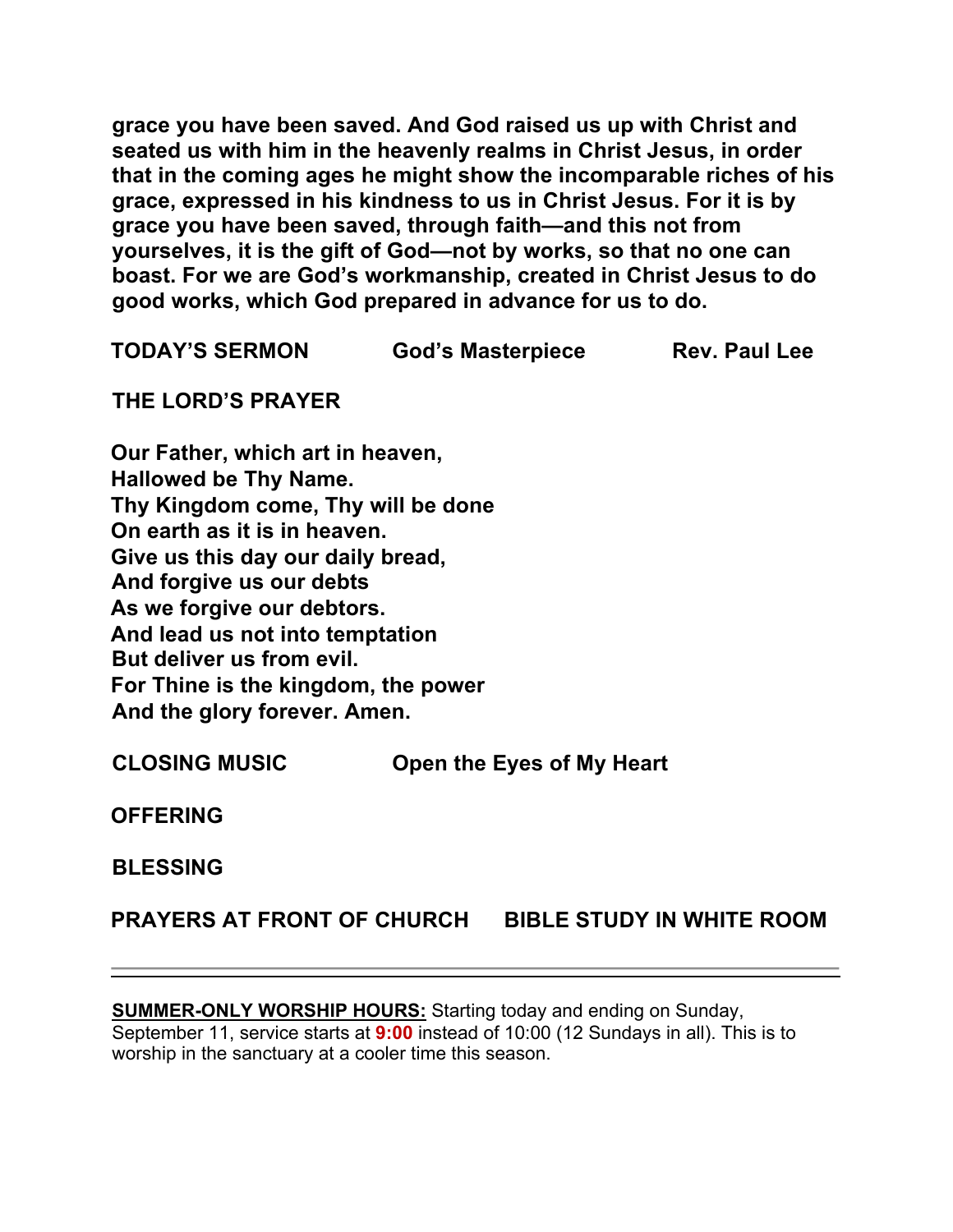**VACATION BIBLE SCHOOL:** "Spark Studios" VBS is almost here! The dates are Monday, June 27, to Friday, July 1, 9am to 12pm each day. If you are available to volunteer on any or all days, including part-time, please contact Jeanine at 631-897- 9183 or the office at 631-421-3663 / centch@optonline.net. Registration is below.

**VBS VOLUNTEERS MEETING** is this Thursday, June 23, at 6:00 pm.

**AFTER-CHURCH REFRESHMENTS AND SIGN-UPS:** Join us in the gym for fellowship and snacks! There are also refreshment sign-up sheets on the bulletin board next to the White Room and on the sanctuary offering table. We would really love your help!

**SUMMER KICK-OFF BREAKFAST:** Next Sunday the 26<sup>th</sup>, the Special Events Committee will host breakfast/brunch after service. See you there after worship!

**OFFERING** may be received at the rear of the church, via mail, or online.

**YOUTH SUNDAY SCHOOL** continues for junior and senior high students!

**CPR CLASS:** If you would like to learn or update CPR skills, please speak with Peter Stuyvesant at 631-897-4710. Peter will invite a certified instructor who will lead one-time group sessions (6 per group). The session is 6 hours, and the cost is \$20 per person.

**FAMILY NEED INFO:** Our music director, Polo Cummings, very recently lost his teenaged nephews, twins Brice and Brian. For those who can contribute, a GoFundMe to help with medical and funeral costs is here, Marson Family Support Effort.

**HELPING HAND RESCUE MISSION:** HHRM's pantry is in even greater need of nonperishable food. Items placed on the wooden chest in the hallway will be delivered.

**DEACON-ON-CALL:** If you have a spiritual, physical, or financial need or know of someone who does, please contact Liz Stuyvesant, our Deacon on Call for the weeks of June 19 and June 26, at 631-819-4862. All calls are confidential.

**TRUSTEES-ON-CALL** for June are Cleavon Black and Trevor Hines. For building issues or related questions, call Cleavon, 631-988-7047, or Trevor, 631-805-5511.

**ELDER-ON-CALL** for the month of June is Suzanne Valerio, 631-368-5985.

**CHILDREN'S MINISTRY REQUEST:** If you can teach a lesson, or would like to assist on a certain day, that would be great! A sign-up sheet is on the courtyard credenza.

**NEEDED: BOOSTER SEAT** (non-expired) for the church van. If you have a seat to donate, call Jeanine at 631-897-9183 or the office at 631-421-3663.

**GENERAL BUDGET NEWS & REQUEST:** Please pray for Central's finances, currently running at a deficit. Thank you for your prayers and for your giving.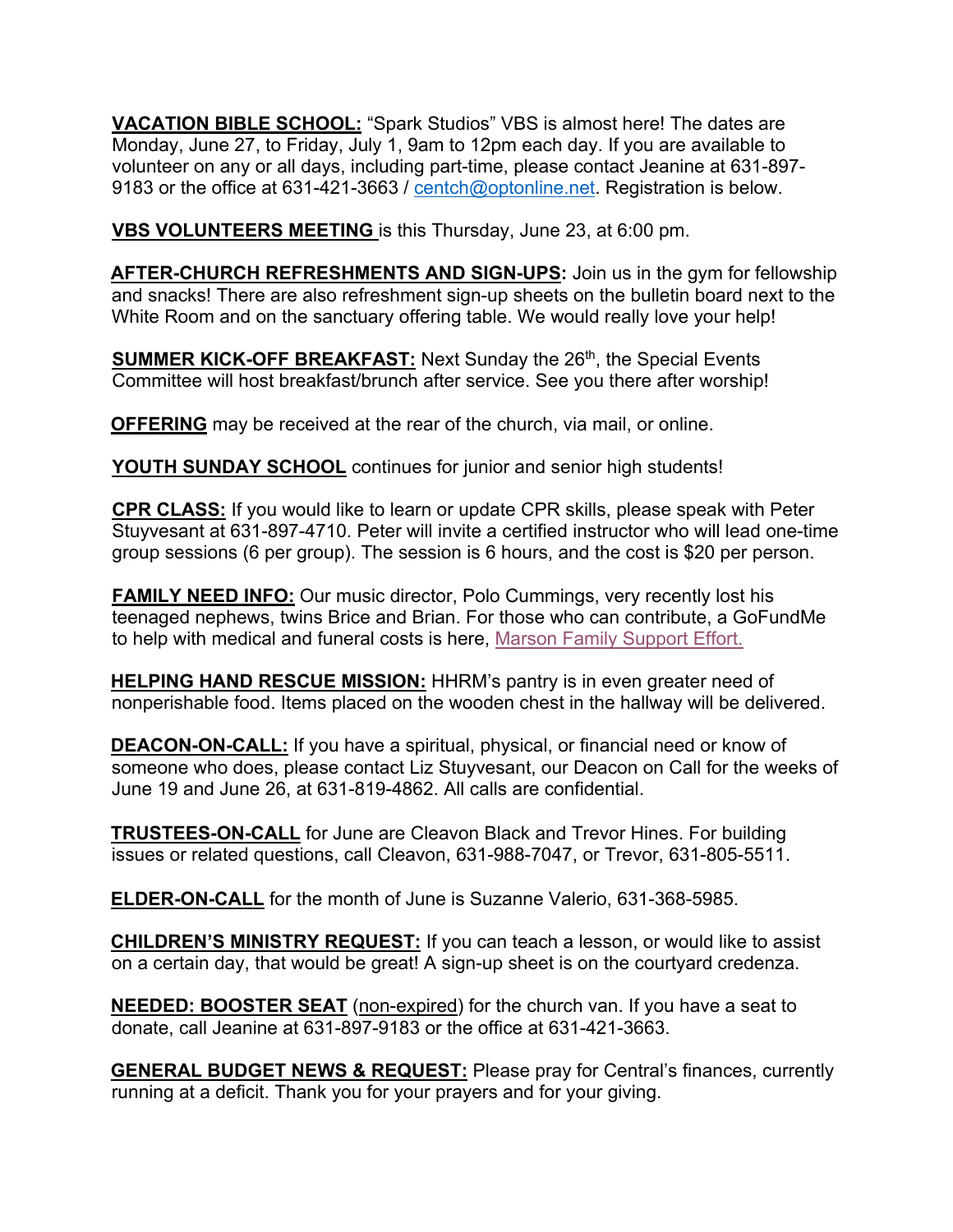## CENTRAL FAMILY PRAYER CONCERNS

*"...For we do not know how to pray as we should, but the Spirit Himself intercedes for us with groanings too deep for words." Romans 8:26* 

#### **PRAY FOR OUR CHURCH**

• For our church family as we worship on Sunday mornings while following guidelines

• For our church ministries, programs, and events

• For our Pastor, staff, and church leaders (Session, Deacons, and Trustees) who are doing their best to keep the church running and helping our church family with needs • For those in our church family who have been affected by the pandemic, including those who have suffered from the virus and those who lost loved ones due to the virus • For our church as we appeal the recent court decision with the PC(USA)

#### **PRAY FOR OUR NATION & OUR WORLD**

• For Ukraine – for the safety of its people and for the wisdom of its leaders

• For Uvalde, Texas – for the grieving families and staff of Robb Elementary School

• For our government officials on all levels, as they are trying to do their best for our country through this pandemic, violence eruptions, the economy, and natural disasters

• For Haiti – for the nation's healing from political turmoil, earthquakes, and hurricanes, all of which have ravaged this country

• For our military men and women stationed at home and abroad: John B., John & Bethany B., Kaitlin D., Anasia H., and Frank & Rebekah S.

• For our police, firefighters, doctors, nurses, health care workers, truck drivers, store employees, and other essential workers who have laid their lives on the line

• For our country and for all nations around the world that are still affected by this pandemic as well as by natural disasters and civil unrest

## **ONGOING PRAYER FOR INDIVIDUALS**

### **• WHO HAVE VARIOUS HEALTH CHALLENGES including Central members and**

**friends:** Ethel B., Margaret B., Micah C., Mary Lou D., Lois C., Don E., Vicki E., Diane G., Tami G., Tina H., June J., Lisa B., Pete M., Don M., Shirley R., Bill R., Claude S., Jeanine S., Peter S., and for the many friends and family members of our church family **• WHO ARE HOME-BOUND OR ARE IN NURSING HOMES, ASSISTED LIVING, AND REHAB FACILITIES, including Central members:** Frani H., Barbara L., Christine N., and David W.

#### **• WHO ARE MOURNING THE LOSS OF LOVED ONES**

## **• WHO ARE MOVING AND TRANSITIONING INTO NEW HOMES/AREAS**

**• WHO ARE EXPERIENCING EMPLOYMENT ISSUES** including all who had their work hours cut, were laid off, or are struggling in the workplace.